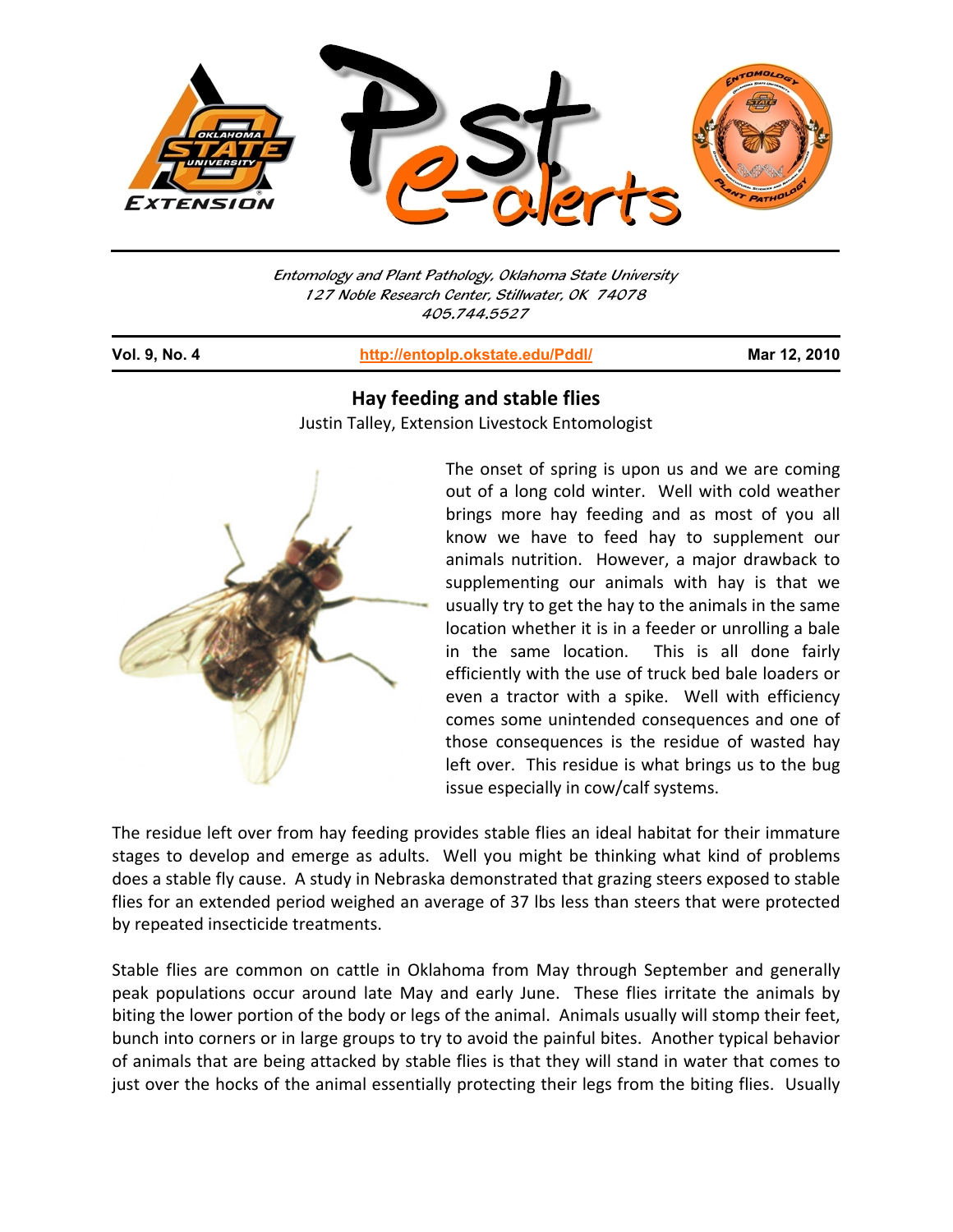animals will exhibit this behavior even with normal temperatures that are not excessively hot which is when you would normally see this behavior exhibited.

Hay feeding sites provide ideal habitats for the stable fly and it has been demonstrated in Kansas that a typical round bale feeding site could provide approximately 58,000 stable flies per week. When researchers characterized the hay feeding sites in relation to larval development they determined that the concentration of manure was the limiting factor for successful stable fly development. What they determined was the concentration of animals seemed to contribute more to stable fly development at these hay feeding sites than the amount of wasted hay. They also demonstrated that even when you have a hay saving feeder, such as those



Stable fly pupae at a hay feeding site within a cow/calf pasture.

known as cone feeders where the bale does not rest on the ground but rather is suspended, did not influence the number of stable flies emerging from these hay feeding sites. However, they did determine that when unrolling a bale over a new location every time no stable flies developed in the wasted hay residues. As a producer you might be wondering what the effects of unrolling a bale at a new location would have on the native forages. Well these researchers went a step further to demonstrate that there were no detrimental effects to native forages at these sites of hay feeding. So essentially unrolling hay bales at a new location every time did not provide any stable flies and did not affect the native forages.

So you might be thinking this is all well and good but I have already feed hay in feeders all winter and now you are telling me I am about to have a stable fly problem. Not exactly, one of the interesting things about stable flies is that the particular stages that are developing in these hay substrates are fairly immobile in relation to the adults. In fact, one of the best control methods you could employ is to either clean up the hay feeding site before late May or disturb by dragging some kind of implement through the hay feeding site. Why does this work? Well essentially it does two things: 1.) it kills the larvae and pupae by mere physical damage, and 2.) it allows the substrate to dry out quicker which inhibits larval development.

In general stable flies can cause both irritation to the animal (literally) and to a producer (economically). Always remember that when considering how to control a pest one should always think about an integrated approach. Usually an integrated approach is one that applies the most economical, environmental, and logical method of controlling the pest.